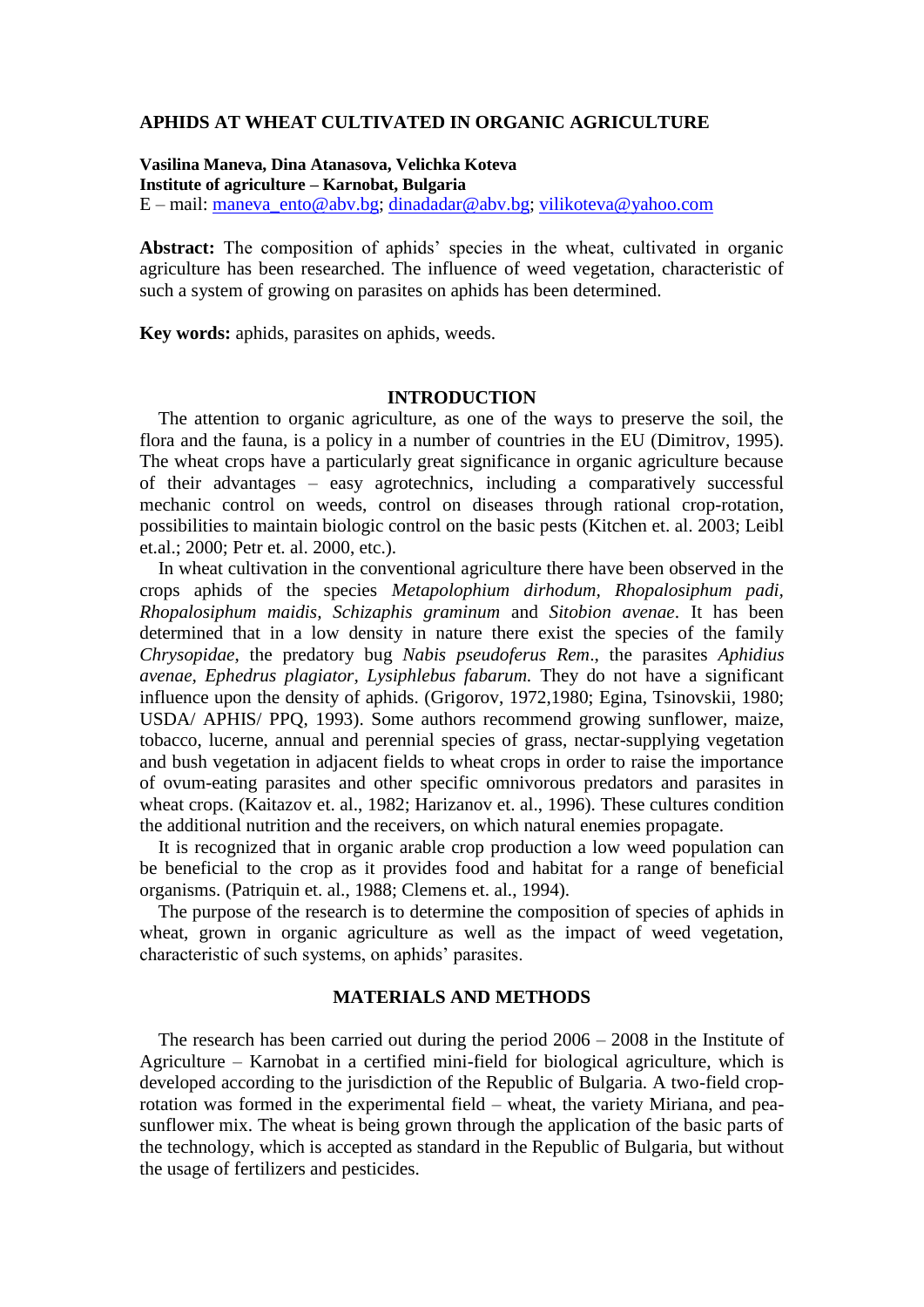For the purposes of the research there has been carried out monitoring of the composition of species of aphids, the contaminated with parasites aphids, the density and the composition of weed species.

 The aphids have been calculated directly on 100 wheat stalks – 10 stalks at 10 places and have been determined according to Emden (1972). The contaminated with parasites aphids have been gathered from 100 stalks – 10 stalks at 10 places.

 The agrichemical characteristic of soil has been made according to the commonly accepted methodologies of determining mineral nitrogen in the Republic of Bulgaria (according to Tiurin - Kononova), of determining mobile  $P_2O_5$  (according to Egner-Reem) and of mobile  $K_2$ 0 (in 2 n HCl).

The weeds have been calculated according to the quantity-weight method  $(nb/m^2)$ during the months October, January, March and June.

 The experiment is carried out on the soil type Leached Smolnica, whose 0 - 40 cm cultivable horizon has a heavy mechanic composition ( volume density  $1.10 - 1.20$  $g/cm<sup>3</sup>$ ), light acid soil reaction (pH (KCl) 6.5), average humus content (2.5 – 2.9%), weak reserve of mineral nitrogen (30-40 mg/kg soil) and mobile phosphorus (2.5 – 3.8 mg  $/$  100 g soil) and a very good reserve of absorbable potassium (35 – 42 mg  $/$ 100g soil)

 The climate in the region is transitional-continental, with an average yearly sum of rainfall 549 mm. The winter is comparatively warm, the spring is short and cool, the summer is hot and dry, the autumn is long-lasting and warm.

### **RESULTS AND DISCUSSION**

 After turning to organic growing of wheat and terminating the application of mineral nitrogen-phosphorus-potassium fertilizers for a period of 7 years, in the nutritive regimen of the soil changes occur (table. 1). There is a considerable decrease of mobile  $P_2O_5$ . There is an insignificant change in the mobile K<sub>2</sub>0. The mineral nitrogen stays relatively dynamic with a tendency of decrease. In relation to the demands of wheat to nutritive macro elements during 2006 and 2007 the soil has had a low reserve of mineral nitrogen and mobile phosphorus, while the reserve of potassium has been very good. In spite of the observed changes, the nutritive regimen of soil is still comparatively good for the development of wheat and weed vegetation.

|                           | 1998          |         | 2006          |         | 2007          |         |
|---------------------------|---------------|---------|---------------|---------|---------------|---------|
| Parameters                | variation*    | average | variation*    | average | variation*    | average |
| Mineral N, $mg/100g$      | $40.2 - 45.9$ | 43.6    | $37.6 - 39.8$ | 37.9    | $30.7 - 35.0$ | 32.9    |
| Mobile $P_2O_5$ , mg/100g | $5.2 - 5.6$   | 5.5     | $3.8 - 4.2$   | 4.7     | $3.7 - 4.1$   | 3.8     |
| Mobile $K_2O$ , mg/100g   | $40.8 - 42.9$ | 41.0    | $35.7 - 39.6$ | 36.9    | $35.7 - 39.1$ | 37.1    |

*Table 1.* Agrochemical characteristics of the soil in horizon 0-40 cm.

Remark: \* The minimum and maximum values of indicators have been pointed out.

 During the period of research the nutritive regimen of soil does not prevent the normal development of plants, which creates good conditions for the nutrition of aphids.

In the wheat crops during 2006 there have been distinguished the species *Sitobion avenae, Schizaphis graminum* and *Metopolophium dirhodum*, in 2007 – *Sitobion avenae, Schizaphis graminum* and *Rhopalosiphum padi*, and in 2008 – only *Sitobion avenae* and *Schizaphis graminum*.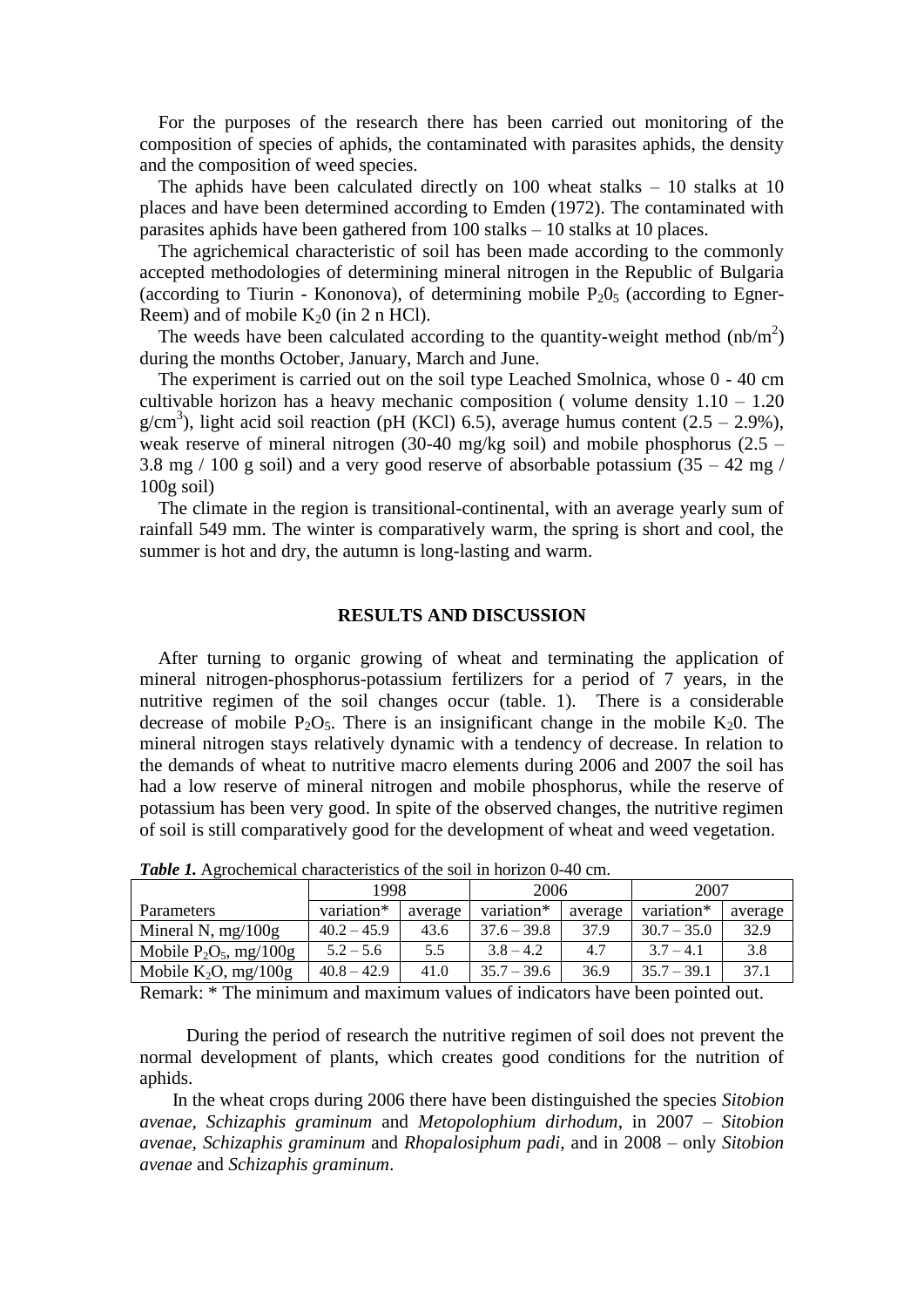The composition of aphid species in 2006, 2007 and 2008 has been different and has depended on the climatic conditions, necessary for the development of each species. During these 3 years there have been present the species *Sitobion avenae* and *Schizaphis graminum*. *Sitobion avena* prevails, and the species reaches its highest density in 2008 – 0.3 numbers/a stalk (figure 1).



**Figure. 1. Species variety and numeral dynamics of aphids in wheat**

 In 2006 in the wheat crops have been established a high density of weed species – 47 nb/m<sup>2</sup>. In 2007 they decrease to 31 nb/m<sup>2</sup>, and in 2008 they reach 23 nb/m<sup>2</sup> (table 2). Mainly, the decrease of density has been registered with the perennial sucker weeds – *Convolvulus arvensis* and *Cirsium arvense*, as well as the *Avena fatua*.

| week information of whem adding period 2000 |                   |                | $2000 (11000)$ in $\frac{1}{2}$ |  |
|---------------------------------------------|-------------------|----------------|---------------------------------|--|
| <b>WEEDS</b>                                | nb/m <sup>2</sup> |                |                                 |  |
|                                             | 2006              | 2007           | 2008                            |  |
| <b>ANNUAL GRASS</b>                         |                   |                |                                 |  |
| Avena fatua L.                              | 11                | $\Omega$       | 0                               |  |
| <b>ANNUAL BROAD - LEAF</b>                  |                   |                |                                 |  |
| Anthemis spp.                               |                   | $\Omega$       | 3                               |  |
| Consolida orientalis Schroding              | $\overline{2}$    | 0              | 0                               |  |
| Galium tricorne With.                       | 0                 | $\overline{2}$ | $\overline{2}$                  |  |
| Myagrum perfoliatum L.                      | $\overline{2}$    | 0              | 0                               |  |
| Papaver rhoeas L.                           | $\overline{2}$    | 16             | 4                               |  |
| Ranunculus arvensis L.                      |                   | $\Omega$       |                                 |  |
| Viola tricolor L.                           | $\overline{0}$    |                | $\overline{2}$                  |  |
| Sinapis arvensis L.                         | 0                 | $\overline{2}$ | 0                               |  |
| Veronica hederifolia L.                     | 0                 | 3              | $\mathcal{D}$                   |  |
| PERENNIAL BROAD - LEAF                      |                   |                |                                 |  |
| Cirsium arvense $(L)$ Scop.                 | 12                | 5              |                                 |  |
| Convolvulus arvensis L.                     | 16                | $\mathfrak{D}$ | $\mathfrak{D}$                  |  |
| <b>Total:</b>                               | 47                | 31             | 23                              |  |

**Table 2.** Weed infestation of wheat during period  $2006 - 2008$  (number/m<sup>2</sup>)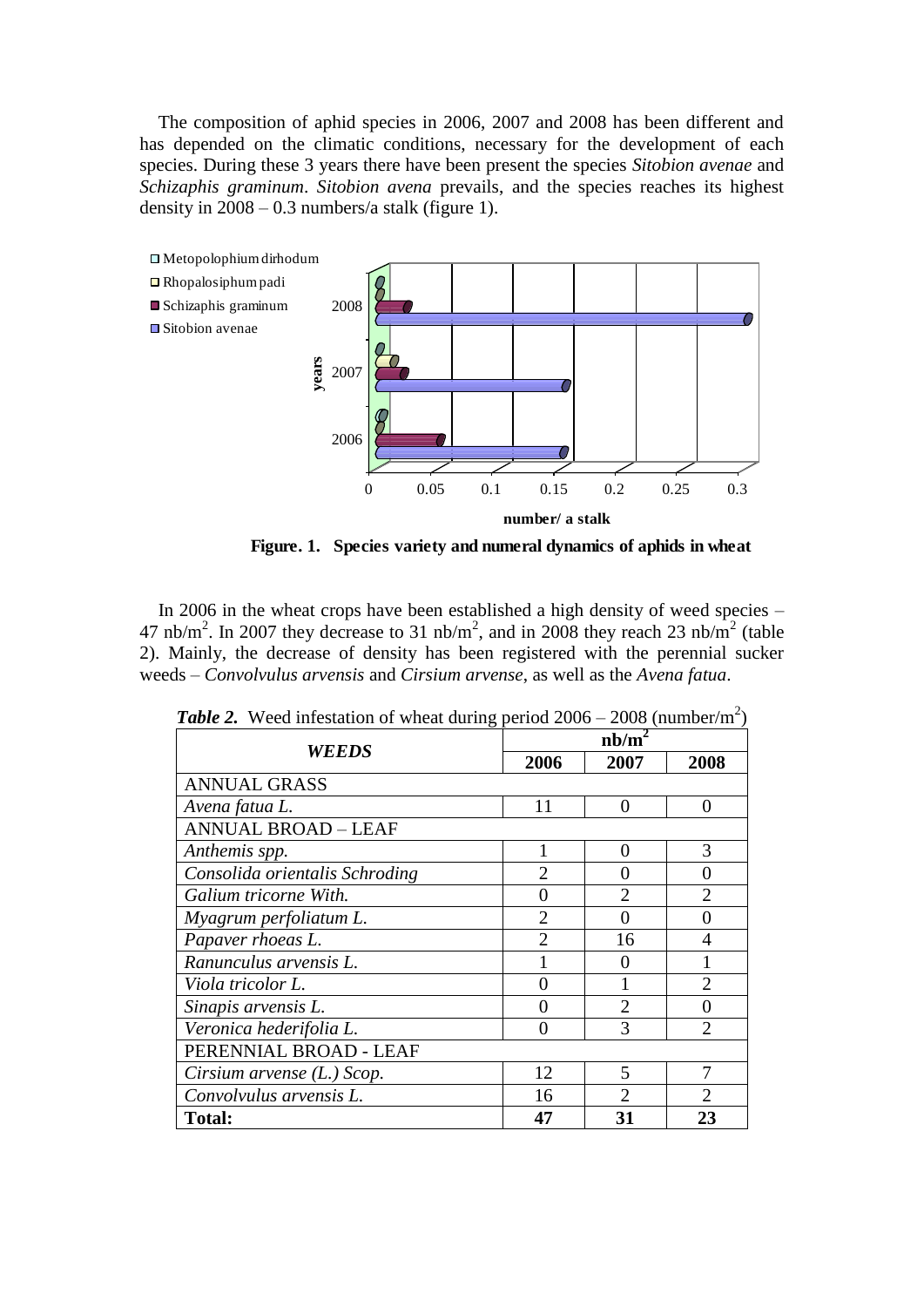The high density of weed species decreases the competitiveness of wheat, but on the other hand, it creates conditions for additional nutrition and multiplication of receivers, on which the natural enemies propagate.

 In 2006, at the highest density of weeds, the number of contaminated with parasites, aphids reaches 0.023 nb/a stalk in comparison with the density of aphids 0.203 numbers/ a stalk. In 2007 paralleling the decrease in the density of weeds up to 31 nb/  $m^2$ , contaminated with parasites aphids also decrease  $-$  0.019 nb/ a stalk, with an average density of aphids  $-0.184$  nb/ a stalk.

 Because of the favorable climatic conditions in 2008 wheat plants grow and develop well. This raises their competitiveness against weeds, reduces their density and decreases them up to 23  $nb/m^2$ . The better-developed plants favor the nutrition of aphids, which, during this year, reach the highest density  $-0.323$  numbers/ a stalk, and the number of contaminated with parasites aphids decreases  $-0$ , 010 numbers/ a stalk (figure 2).



**Figure. 2. Correlation between the number of weeds and the parasites aphids**

 There has been registered a correlation between the decrease of the number of weeds and the contaminated with parasites aphids. This is probably due to the lack of enough flourishing weed vegetation, supplying food for adult parasites.

 The decrease of weed vegetation in the wheat crops also leads to a decrease of the species' variety of aphids, probably because of restriction of their receivers. During all years of monitoring research, independently from the availability of weeds and meteorological conditions there have been present the species *Sitobion avenae* and *Schizaphis graminum*.

## **CONCLUSION**

 In wheat, grown in the conditions of organic agriculture there have been observed the aphid species – *Sitobion avenae, Schizaphis graminum, Metopolophium dirhodum* and *Rhopalosiphum padi*.

The highest frequency during all three years has the species – *Sitobion avenae*.

 There has been monitored a correlation between the decrease of the number of weeds and the number of contaminated with parasites aphids, which confirms Kaitazov's thesis (1982) and Harizanov's thesis et all (1996), that for the increase of the role of omnivorous predators and parasites in the wheat crops it is necessary to grow in adjacent fields flourishing nectar-supplying vegetation, annual and perennial